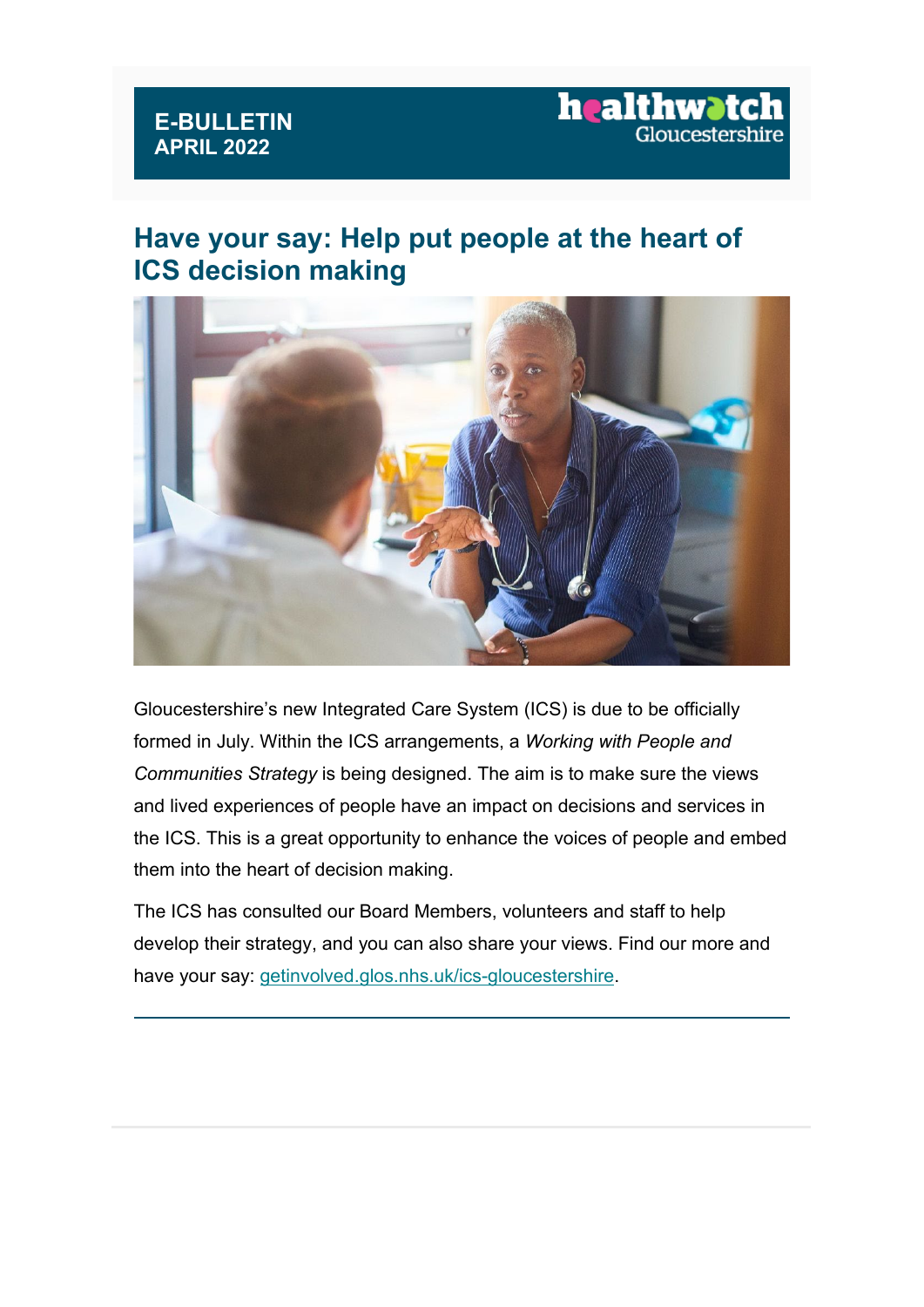#### **Consultation: Care home closures in Gloucestershire**

Gloucestershire County Council is currently consulting on the proposed decommissioning and closure of four Adult Social Care homes within the Gloucestershire Care Partnership. In recent years, the Council has been focusing on supporting people to remain in their own homes for as long as possible, and, as a result, they report a drop in demand for care home places.



The consultation, which closes on 20 May, incudes meetings at the four homes, with residents, relatives, and staff, and there is a short online survey. [Find out](https://healthwatchgloucestershire.us3.list-manage.com/track/click?u=381cee1830e9e27f34f9e64ab&id=68c90104a8&e=5a7d9dae3a)  [more and share your feedback.](https://healthwatchgloucestershire.us3.list-manage.com/track/click?u=381cee1830e9e27f34f9e64ab&id=68c90104a8&e=5a7d9dae3a)

### **Consultation: dental health - fluoride in water**



New legislation gives the Secretary of State the power over fluoride in our water supply. There will be a second set of legislation later in the year that requires the Secretary of State to formally consult with the public on the future of water fluoridation. Before any of that happens, there is an initial consultation about this and we would encourage you to have your say.

Fluoride in the water tends to divide opinion, so it is important that the government hears from as many people as possible. Read the latest [Water](https://healthwatchgloucestershire.us3.list-manage.com/track/click?u=381cee1830e9e27f34f9e64ab&id=ee9012fcd7&e=5a7d9dae3a)  [Fluoridation Monitoring Report.](https://healthwatchgloucestershire.us3.list-manage.com/track/click?u=381cee1830e9e27f34f9e64ab&id=ee9012fcd7&e=5a7d9dae3a) Find out about the [consultation and a how to](https://healthwatchgloucestershire.us3.list-manage.com/track/click?u=381cee1830e9e27f34f9e64ab&id=3b456494bb&e=5a7d9dae3a)  [take part.](https://healthwatchgloucestershire.us3.list-manage.com/track/click?u=381cee1830e9e27f34f9e64ab&id=3b456494bb&e=5a7d9dae3a)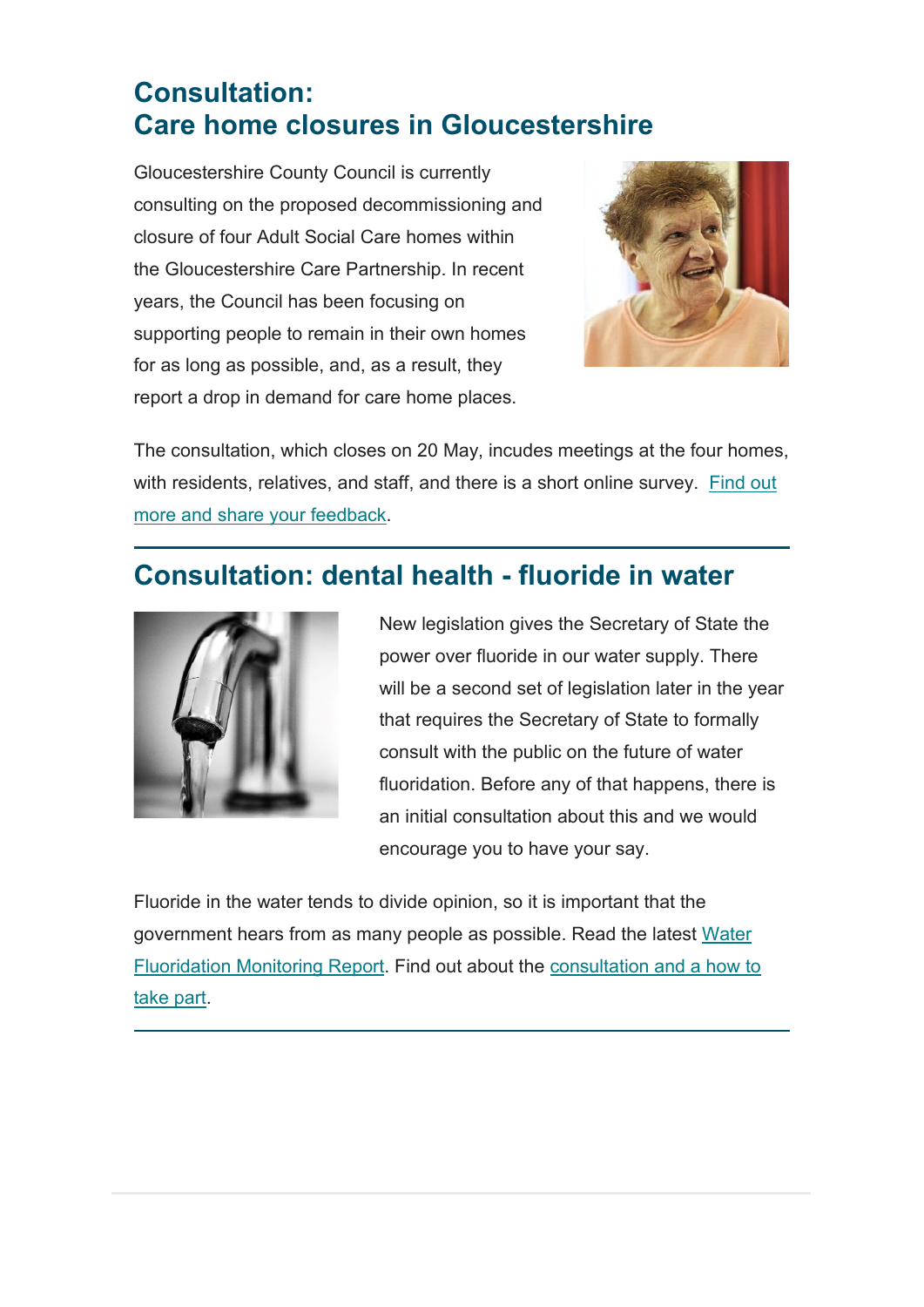## **We're planning to make a difference**

This month we have been finalising our work plan for the coming year. We have been deciding on the key priority areas that we will focus on and thinking about the ways we will connect and engage with people and communities across Gloucestershire, so that everyone can be included in the conversation.



We will announce our priorities in more detail next month, but they will be centred around people rather than specific health and care services, with a focus on health inequalities and mental health. Read more about how we decide on our annual work programme to make sure we help drive positive change in health and social care, locally and nationally: [Our Work -](https://healthwatchgloucestershire.us3.list-manage.com/track/click?u=381cee1830e9e27f34f9e64ab&id=00f53bc839&e=5a7d9dae3a) [Healthwatch Gloucestershire.](https://healthwatchgloucestershire.us3.list-manage.com/track/click?u=381cee1830e9e27f34f9e64ab&id=00f53bc839&e=5a7d9dae3a)

#### **Help us connect with our communities**



Now that COVID restrictions have eased significantly, we are gearing up to get out and about in the community. We are looking for more volunteers to join us at events and community settings, to talk to the public about the issues that matter to them, and to find out how they think health and care services could improve.

If you are good at engaging with people and are interested in helping us gather people's views and experiences, we'd love to talk to you about our [volunteer](https://healthwatchgloucestershire.us3.list-manage.com/track/click?u=381cee1830e9e27f34f9e64ab&id=5e633ff4b8&e=5a7d9dae3a)  [opportunities.](https://healthwatchgloucestershire.us3.list-manage.com/track/click?u=381cee1830e9e27f34f9e64ab&id=5e633ff4b8&e=5a7d9dae3a) You can contact us by phone: 0800 652 5193 (Freephone) | 01452 504989 or email [volunteering@healthwatchgloucestershire.co.uk.](mailto:volunteering@healthwatchgloucestershire.co.uk)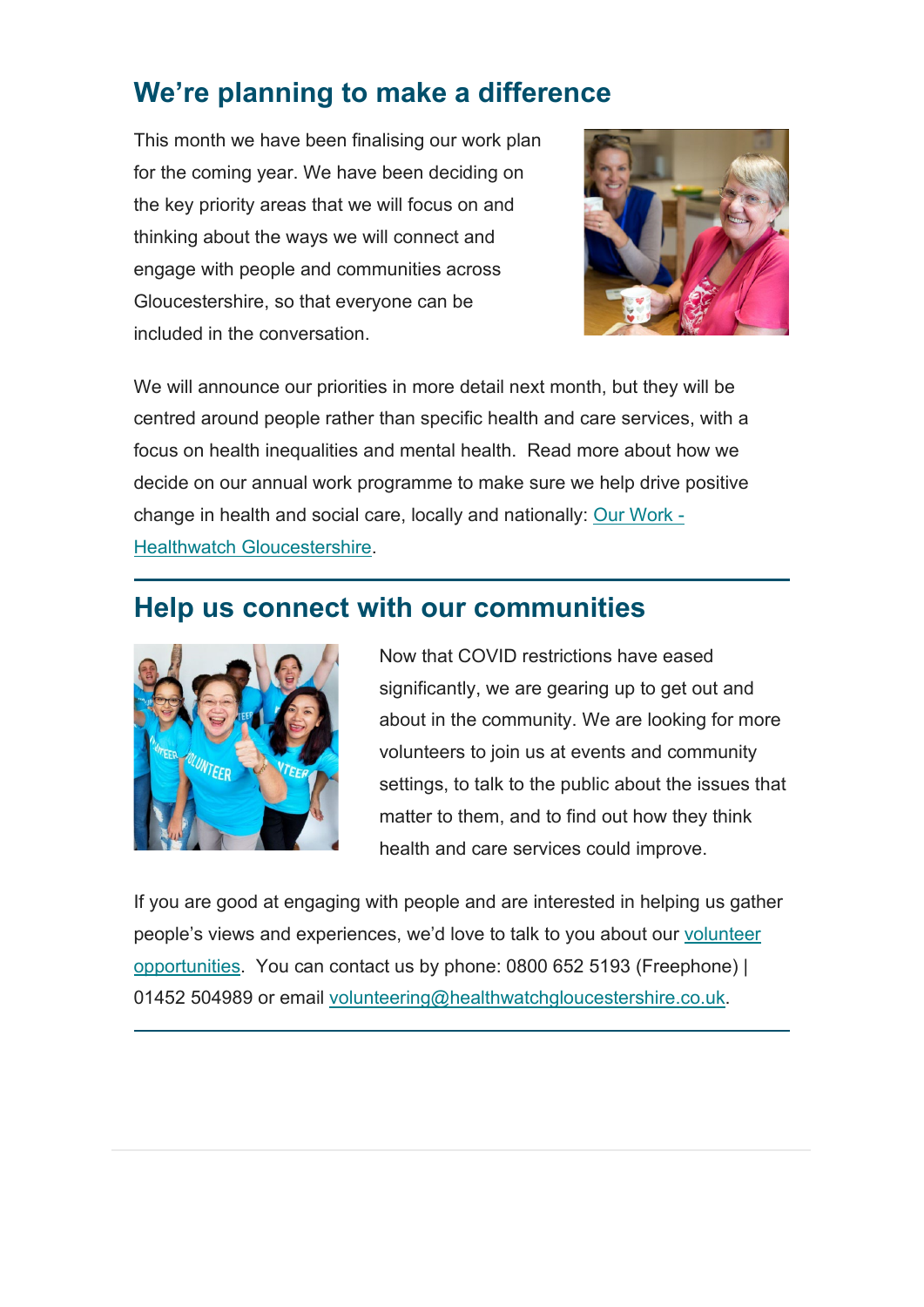#### **Healthwatch anniversary: the change you've helped to create**

Healthwatch celebrated its ninth anniversary in April, so we want to say thank you to everyone who has shared their views during this time. Without you we couldn't have achieved so much change, locally or nationally. Find out about the difference you have helped to create:

[The difference we're making together | Healthwatch](https://healthwatchgloucestershire.us3.list-manage.com/track/click?u=381cee1830e9e27f34f9e64ab&id=4a7e774e70&e=5a7d9dae3a)



## **Healthwatch England news and information**

The Healthwatch England team keep us up to date with health and care policy and plans, alongside their work with the network to champion the views of local people to improve health and care. Here are some of their recent research and articles which you may find interesting:



- [What medical support are you entitled to if you're new to the UK?](https://healthwatchgloucestershire.us3.list-manage.com/track/click?u=381cee1830e9e27f34f9e64ab&id=2616f7a06d&e=5a7d9dae3a)
- [Our advice to Government on the NHS objectives for 2022-23](https://healthwatchgloucestershire.us3.list-manage.com/track/click?u=381cee1830e9e27f34f9e64ab&id=27b8a365cb&e=5a7d9dae3a)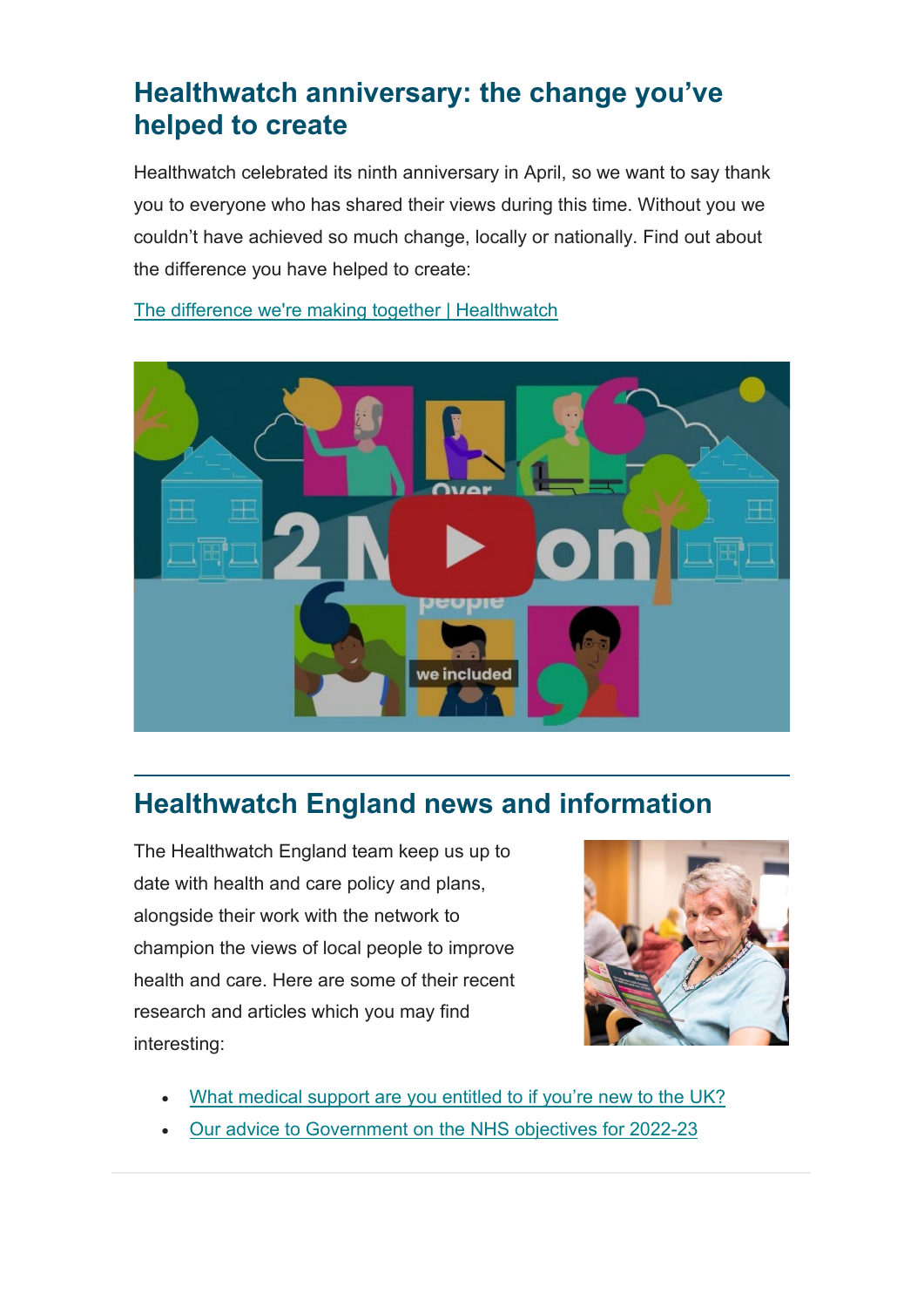- [The Ockenden review -](https://healthwatchgloucestershire.us3.list-manage.com/track/click?u=381cee1830e9e27f34f9e64ab&id=8b40a43534&e=5a7d9dae3a) our response
- Record NHS waiting times [behind every number is someone's story](https://healthwatchgloucestershire.us3.list-manage.com/track/click?u=381cee1830e9e27f34f9e64ab&id=1788f487de&e=5a7d9dae3a)

#### **Evolving Communities extends local Healthwatch services**

We're delighted to announce that Evolving Communities, the community interest company that runs Healthwatch in Gloucestershire, Somerset and Dorset has won the contract to deliver Healthwatch Wolverhampton. We are all very proud of the work we do, in our own areas and as part of the Evolving Communities team, and we're looking forward to sharing knowledge and ideas with our new colleagues. [Read more.](https://healthwatchgloucestershire.us3.list-manage.com/track/click?u=381cee1830e9e27f34f9e64ab&id=8688d81837&e=5a7d9dae3a)





#### **Share your feedback**

[Get in touch t](https://healthwatchgloucestershire.us3.list-manage.com/track/click?u=381cee1830e9e27f34f9e64ab&id=9577966afe&e=5a7d9dae3a)o share your feedback and help make health and social care better for you and your community.



#### **Share our news**

If you know someone who would be interested in keeping up to date with our news or getting involved with our work, please share this bulletin and the [sign-up link.](https://healthwatchgloucestershire.us3.list-manage.com/track/click?u=381cee1830e9e27f34f9e64ab&id=14e744233b&e=5a7d9dae3a)